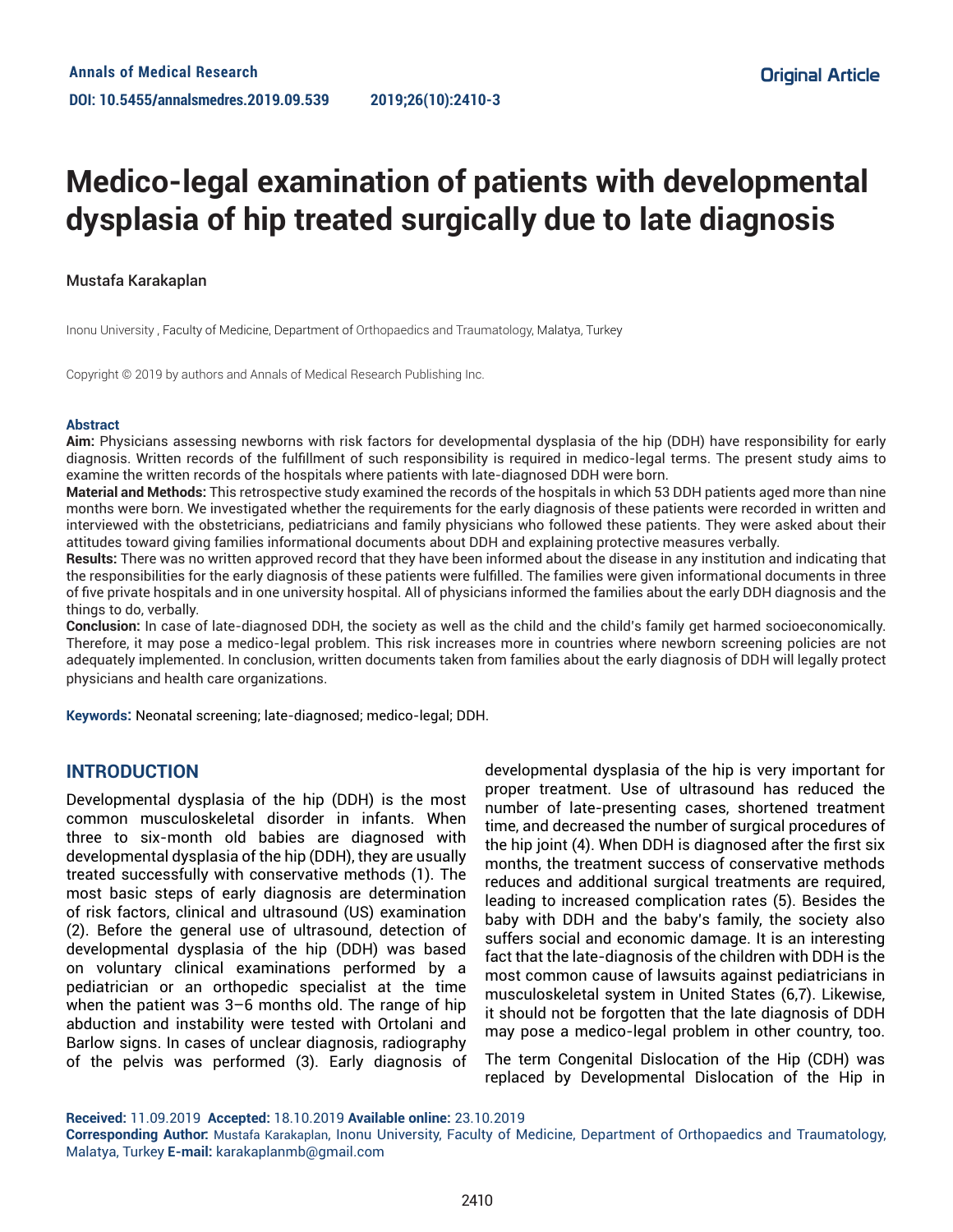1989. This was in recognition of the fact that not all cases of pathological hip conditions associated with DDH were present at birth. This opinion has important legal ramifications. If some hip joint conditions that are stable at birth deteriorate and are diagnosed at a later date as an irreducible hip dislocation, they cannot be considered to be 'missed' cases following negative neonatal clinical hip screening by a competent screener. DDH is a dynamic condition in which the hip abnormality may improve or deteriorate with growth (8). The spectrum of presentation varies from hip dysplasia, to reducible subluxation/dislocation and eventually irreducible hip joint dislocation. Due to vaccination and routine checkups, a newborn baby and his/her mother encounters family physicians, obstetricians and pediatricians more than other physicians. Therefore, these physicians shoulder more responsibilities for the early DDH diagnosis (9).

In the present study, we aimed to retrospectively examine the written records of health care organizations where children with DDH, who were diagnosed late and treated surgically in our hospital. The inadequacies that may pose medico-legal problems were determined.

### **MATERIAL and METHODS**

The study protocol was approved by Inonu University Ethics Committee. The study examined the records of DDH patients aged more than nine months at the time of diagnosis between 2009 and 2015. The study included 53 patients who were surgically treated and of whom the families were contacted. Patients, who were born outside the hospital, had neuromuscular diseases or syndromic DDH were excluded.

Regarding the patients included in the study, the hospital of birth and the status of epicrisis report given by the hospital after birth were questioned. The family physician of the baby was ascertained. Information on ultrasound assessment of the child hips within the first months and the risk factors for DDH gathered. While such information was being taken from the families, any negative expression was not used regarding the health care facilities and physicians who followed-up the patient previously. A positive family history, being the first girl, swaddling, breech delivery, oligohydramnios, metatarsus adductus and torticollis were considered as risk factors for DDH. The families using swaddling were reminded that this is an incorrect practice.

The hospitals where these patients were born were visited. In these hospitals, archival records of the patients included in this paper were studied. The hospital documents related to the early diagnosis of DDH were examined. The inadequacies determined in the records of these hospitals were conveyed to the administrators. Additionally, interviews were made with the obstetricians delivered these patients, and the pediatricians and family physicians followed-up them. It was ascertained from the physicians in these fields that whether they informed the

families about DDH verbally or in written.

The Family Physician Information System records were examined. These records were investigated regarding whether the families of these patients were informed in written about the early DDH diagnosis. The status of professional liability insurance of all physicians in this regard was ascertained. Information was given to the family physicians and Provincial Directorate of Public Health, which is in charge of the screening program for the early detection of DDH.

### **RESULTS**

Of 53 study participants, 42 (79%) were females and 11 (21%) were males. The mean duration of diagnosis was 16 (range: 9 to 36) months. Open reduction was performed on 12 (23%) patients with medial approach and 41 (77%) patients with anterior approach. In addition to open reduction, Salter osteotomy was performed on 31 (58%) patients.

**Table 1. The hospitals of delivery of the patients with late-diagnosed DDH and their attitudes. Hospital Patients Written Document Informing the Family Form Oral Information University (1)** 6 None Found Made **Public (4)** 32 None None Made **Private (5)** <sup>15</sup> None <sup>3</sup> Hospitals Made **Total (10)** 53 None 4 Hospitals 10 Hospitals

Of these 53 patients, only nine patients (17%) had undergone ultrasound examination in the early period to assess their hips. The hips of these ultrasound-assessed patients were considered normal. Eleven patients (13%) did not have any risk factor. Other 46 patients (87%) had one or more risk factors. Twenty-one patients (40%) had more than one risk factors. The most common risk factor was swaddling with 35 patients (66%). In this study, we interviewed 25 physicians who delivered and followed the DDH patients; 14 were pediatricians and 11 were obstetricians. Table 1 shows the medicolegal attitudes regarding the early diagnosis of DDH toward the families of the patients included in this study in 10 hospitals where these patients were born.

No written record about the early diagnosis of these patients was identified in the family physician information system. All of the physicians we interviewed had professional liability insurance.

#### **DISCUSSION**

Developmental dysplasia of the hip and its natural history is still not well understood. The term encompasses a disease spectrum ranging from a stable hip with a mildly dysplastic acetabulum to complete hip dislocation (3). It is usually not possible for the families to early diagnose this insidious disease that does not cause pain. In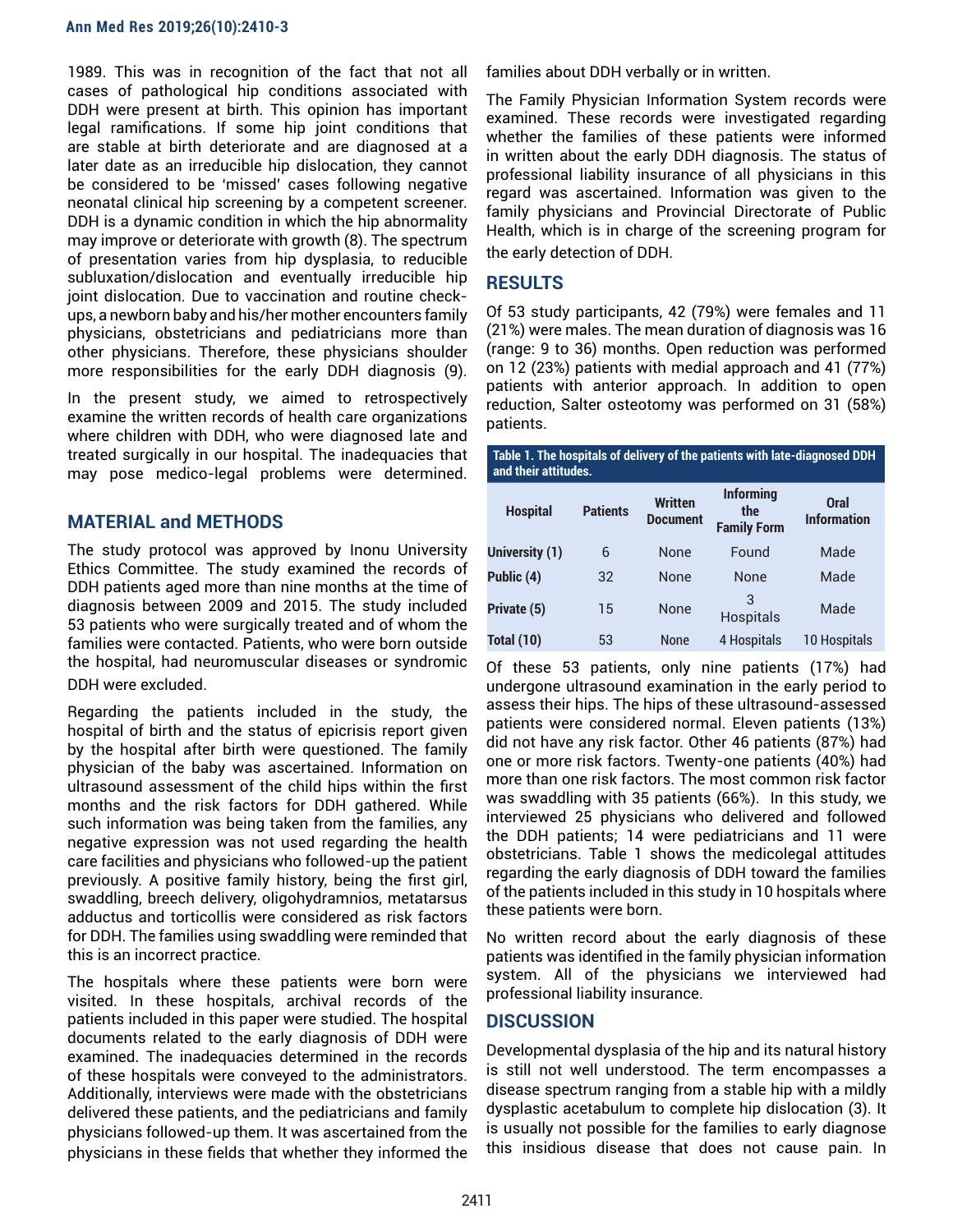fact, even for pediatricians and pediatric orthopedists, pathologic ultrasound findings may be the only finding helpful in diagnosing the disease, since the findings of the examination are usually negative in the early stages of the disease (10). Hip pathology without instability cannot be diagnosed without the use of an imaging technique. DDH is mostly recovered with conservative treatment when diagnosed within the first months. In case of late diagnosis, surgical treatment is inevitable. The disabilities caused by the late treatment places a great economic burden in addition to its social and psychological effects on the child with DDH, his/her family and the society. Almost 10% of all total hip replacements are performed because of hip disorders of childhood, mostly DDH (4). The cost of early detection programs is lower than the cost of late treatment (11). In some countries with a high incidence of this disease, the incidence has been reduced to reasonable levels through global screening programs (3,12). A key element in those programs has been the use of ultrasound. Hip sonography allows one not only to visualize the cartilaginous parts of the newborn joints but also to observe the hip during motion. The estimated incidence of DDH is 0.5-1.5% in Turkey. Recently, selective screening programs have been started in some regions of our country (9,13). Early detection studies for DDH have been conducted here in our city since 2013. However, it seems that no written records have been kept regarding the DDH screening.

In recent years, there has been an increase in the lawsuits against physicians and the compensations paid in our country due to medical malpractice such as in foreign countries (14,15). In the lawsuit's files, the expert review is conducted through written records. It is the responsibility of the respective physician to make suggestions to the families about protective measures and record such suggestions in written in preventable diseases (14). The maintenance of the available records, in turn, should be ensured by the healthcare facility of the physician (16). The necessity that DDH should be diagnosed and treated early must be explained to every newborn parent. The potential risk factors of the newborn should be established (identified). Necessary information should be given to the families with the risk factors. Finally, all these procedures should be recorded in written and approved form. The families of the children with late-diagnosed DDH may blame the physician as they were not warned about the early diagnosis. In such a case, physicians will justify themselves in front of the judge through the hospital and their own records about the DDH patients. As we mentioned before, if some hip joint conditions that are stable at birth deteriorate and are diagnosed at a later date as hip dislocation, they cannot be considered to be 'missed' cases following negative neonatal clinical hip screening by a competent screener (8). The view that neonatal hip screening is prime importance in the detection of pathological developmental dysplasia of the hip is disputed by some. Jones considered that the sensitivity

of examination or screening of the hip in neonates was in the order of 60% with a specificity of 100% in expert hands (17). He was correct in that the clinical assessment of DDH should be considered as 'surveillance' not true screening (18). Therefore, the surveillance process of these patients should be recorded. In the present study, we did not find any written and approved form that belonged to the patients we treated surgically in the hospital and physician records, which can be presented to the court in case of a dispute.

Medical malpractice is described by the World Medical Association as "the physician's failure to conform to the standard of care for treatment of the patient's condition, or a lack of skill, or negligence in providing care to the patient, which is the direct cause of an injury to the patient" (19). Failure to take the necessary precautions regarding a preventable disease is considered as a 'conscious negligence' in our country. In case of a conscious negligence (Turkish Criminal Law, Article 22/3), the penalty imposed for the negligent act is increased from one-third to one-half and public prosecution is initiated without a complaint being filed (20,21). As per the Law No: 5947 enacted in 21/01/2010 in our country, it is mandatory for all physicians to have a professional liability insurance to compensate potential harms due to a medical malpractice (14). All physicians interviewed within the scope of this study had professional liability insurance.

Obstetrics and orthopedics are placed on the top in the lawsuits filed against physicians under the claim of malpractice in our country (19,22,23). In USA, it is interesting that the late-diagnosis of the children with DDH is the most common cause of lawsuits against pediatricians in musculoskeletal system despite the implementation of selective early detection programs for years (6). It should be known that family physicians may also be held responsible for the disabilities caused by the late detection of the disease (14). The respective literature does not contain any study regarding the lawsuits filed due to late-diagnosed DDH in our country.

The obligation of the physician about early detection and protection in DDH patients starts with the birth of the baby. The obstetrician should inform the baby's family and pediatrician about risk factors such as breech delivery and oligohydramnios. The risk factors should be identified together with the pediatrician performing the first examination of the newborn. Additionally, the family should be given information about proper carrying of the baby and not swaddling. Family physicians should ensure that the hips of the babies with risk factors are assessed using ultrasound between the weeks 3 and 6 (9). Given the circumstances of our country, the responsibility is first imposed on family physicians, obstetricians, pediatricians and orthopedists in terms of taking protective measures for DDH and early diagnosis (9,14).

The limitations of our study include its retrospective design, the non-inclusion of the patients treated with nonsurgical methods who had abnormal hip ultrasonography in